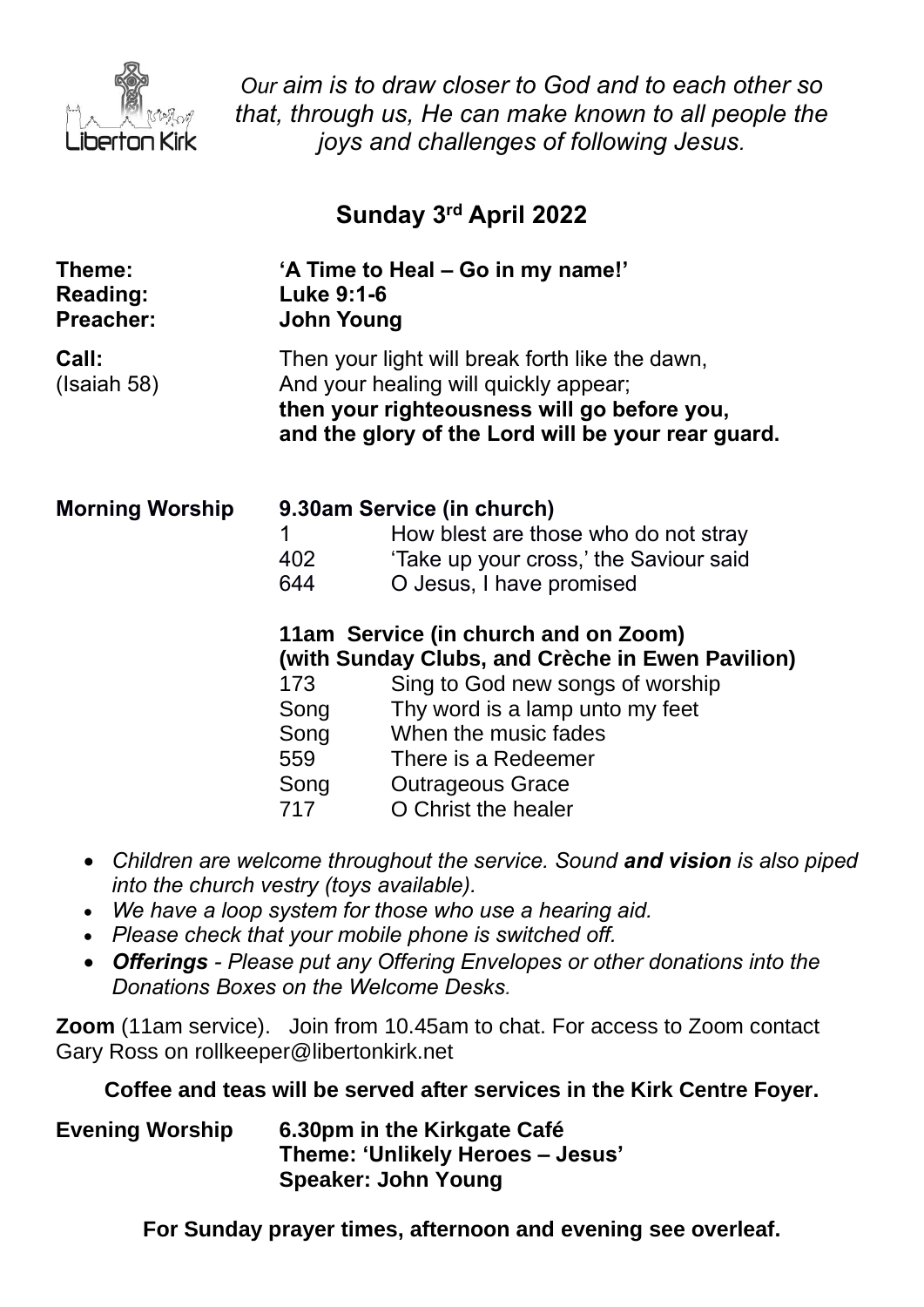#### **WEEKLY DIARY**

# **TODAY**<br>10.20am

Elders' Room Sunday Morning Prayer Time After 11am Service **Cross at East Door** Prayer Team Ministry 12.30pm Summer Buzz Planning Meeting in the Small Hall **6.30pm Kirk Centre Evening Worship**

**Monday 4th April** 9am-2pm Foyer Form Kirkgate Café

**Tuesday 5 th April**

**7.30am – 7.30pm Upper Room Time (see below)** 9am-2pm, 5.15-8pm Foyer Form Kirkgate Café

**Wednesday 6 th April**

9am-2pm, 6-8pm Foyer Form Kirkgate Café 7.30pm Kirk Kirk Gathering for Praise

# **Thursday 7 th April**

9am-2pm Foyer Form Kirkgate Café 2pm Anderson Hall Senior Citizens McD. Rm. Kirkgate Trust (NOT Wednesday 6<sup>th</sup> April)

# **Palm Sunday 10th April**

**Morning Worship at 9.30am short Service in the church 11am Service in the church and on Zoom. (with Sunday Clubs, and Crèche in Ewen Pavilion)** Theme: Your King is coming Preacher: John Young

7pm The Faith Mission, Gilmerton Road. Speaker Sarah Johnson from Edinburgh City Mission.

#### **Upper Room Time (Tuesday 7.30am – 7.30pm)**

A quiet place for anyone who wants to spend some time with God. Includes the following times together: Morning Prayers 8am - 8.30am, Midday Prayers 12.00 noon-12.30pm, Evening Prayers 7.00pm - 7.15pm.

**Prayer Requests** - can be sent to either John (see page 4) or Lindsay at [nicolyoung3@gmail.com](mailto:nicolyoung3@gmail.com) who will pass details on to the rest of the prayer team.

**Prayer Wall -** on the Kirk website under the Prayer section. Prayers are monitored before publication. Please ask for follow-up or keep it private if you so wish.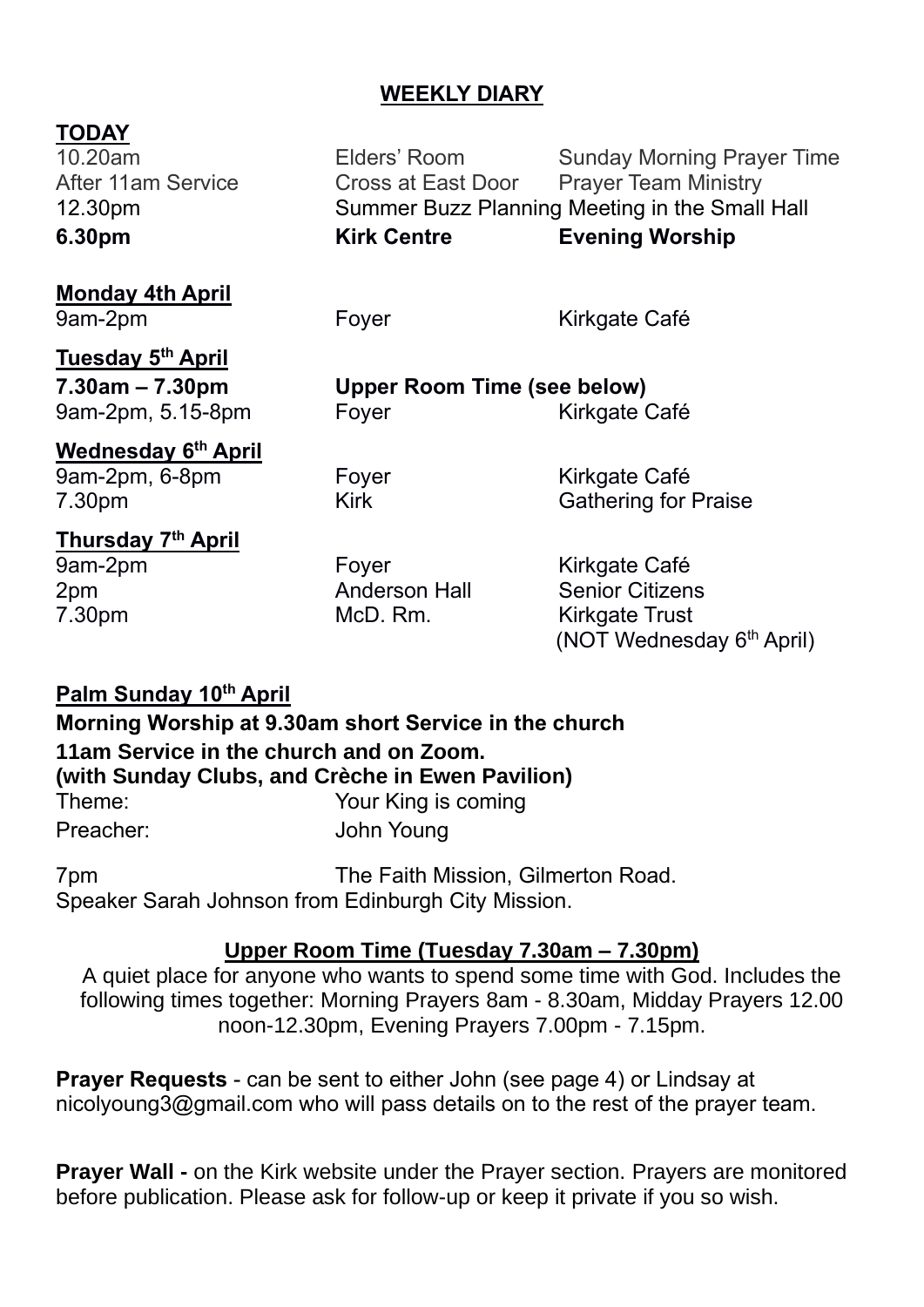### **NOTICES**

**Magazines for April –** Spare copies available on Welcome Desks, in the Offering House or in the Kirk Centre entrance. Also on the website.

**The Parish Easter Cards** are now available for delivery to all houses in the parish. Bundles are available for uplift from the Kirk Centre. Your help in taking a bundle or two and delivering them this week would be much appreciated.

**Liberton Kirk and Kirkgate Trust Accounts 2021 (Kirkgate Trust)** – copies now available in the 'Money Matters' and 'Kirkgate Trust' holders on the side cupboards.

**The Word for Today –** in the Offering House. Romans 8:31-35, 37-39, with thoughts and prayers. Also on the website. This is the last week.

#### **Support Ukraine** - **Christian Aid via link**

<https://www.christianaid.org.uk/appeals/emergencies/ukraine-crisis-appeal> Donations of goods for Ukrainian refugees. The charity Barnabas Fund, which supports the persecuted church, is organising collections of food, blankets and clothing to be sent out to Ukraine from the UK. Tron Kirk Moredun is a local collection point for this. To find out more visit [www.barnabasfund.org/uk](http://www.barnabasfund.org/uk) 

**Life and Work Easter Offer –** The magazine of the Church of Scotland is available at reduced subscription rates to new UK subscribers (visit [www.lifeandwork.org/subscribe\)](http://www.lifeandwork.org/subscribe). Print – 12 issues for £30 which includes £6 discount (enter EAST22 for this), or Digital – 12 issues for £14.99, again including £6 discount, no code required but select the introductory offer option. Offer valid until 30<sup>th</sup> April.

**South East Edinburgh Food Banks –** Donations can be left in the Offering House or with the Lambs, 36 Liberton Drive (box outside garage if out). Special arrangements can be made - phone 01316643059, or email [david@dlamb.co.uk](mailto:david@dlamb.co.uk)  Requested items are: Tins - meat/fruit/veg/tuna, packet soup and UHT milk.

**Milk Bottle Tops -** please leave in marked box in the Offering House.

**Church of Scotland Stamp Appeal –** donations of used stamps or stamp collections can be left in the box in the Kirk Centre Foyer. Alternatively contact David Lamb 0131 664 3059 or email [david@dlamb.co.uk](mailto:david@dlamb.co.uk)

#### **Bible Verse for the Week**

Now that we have been put right with God through faith, we have peace with God through our Lord Jesus Christ.

Romans 5 verse 1